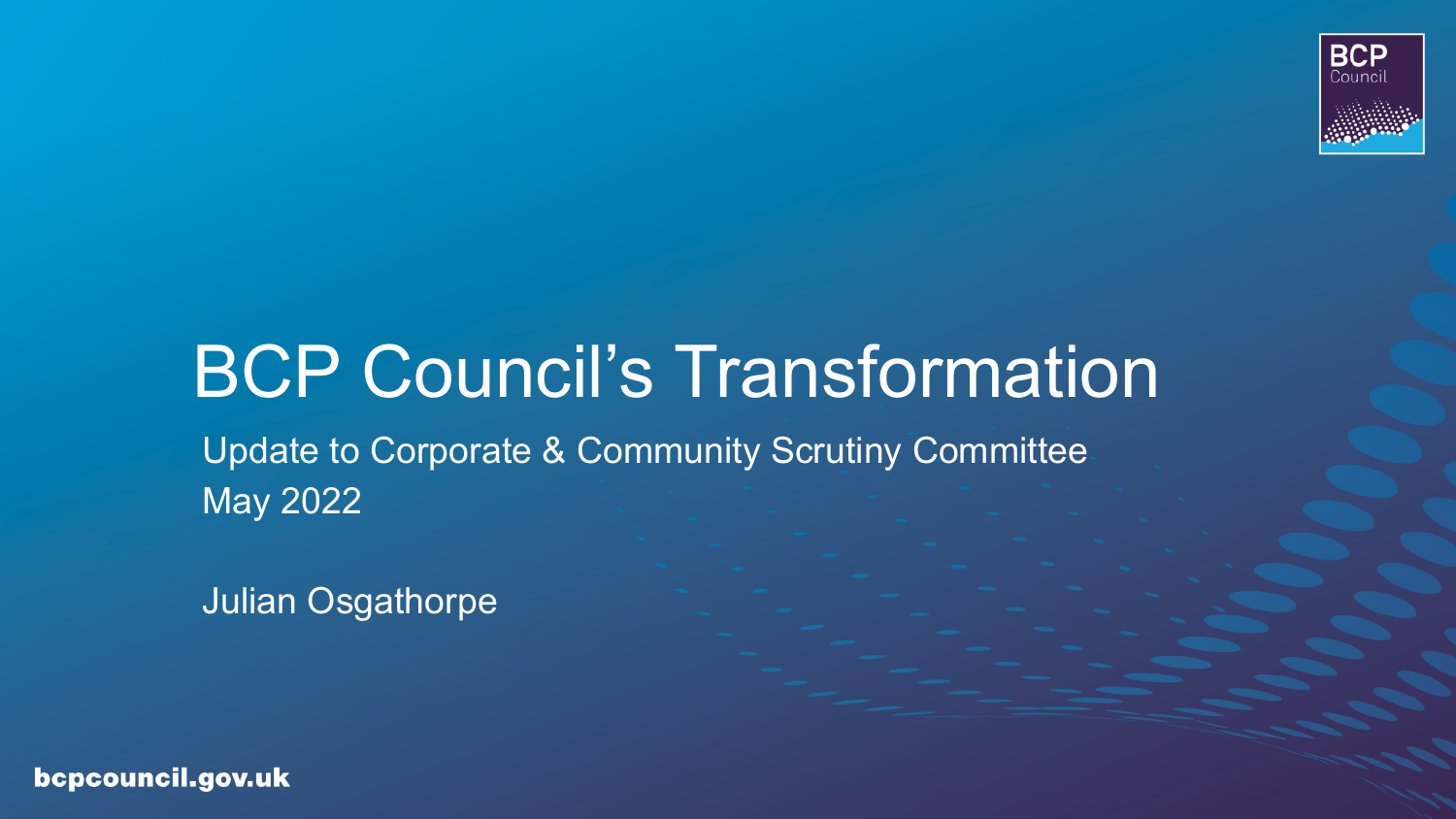### **The Overall Transformation Programme**



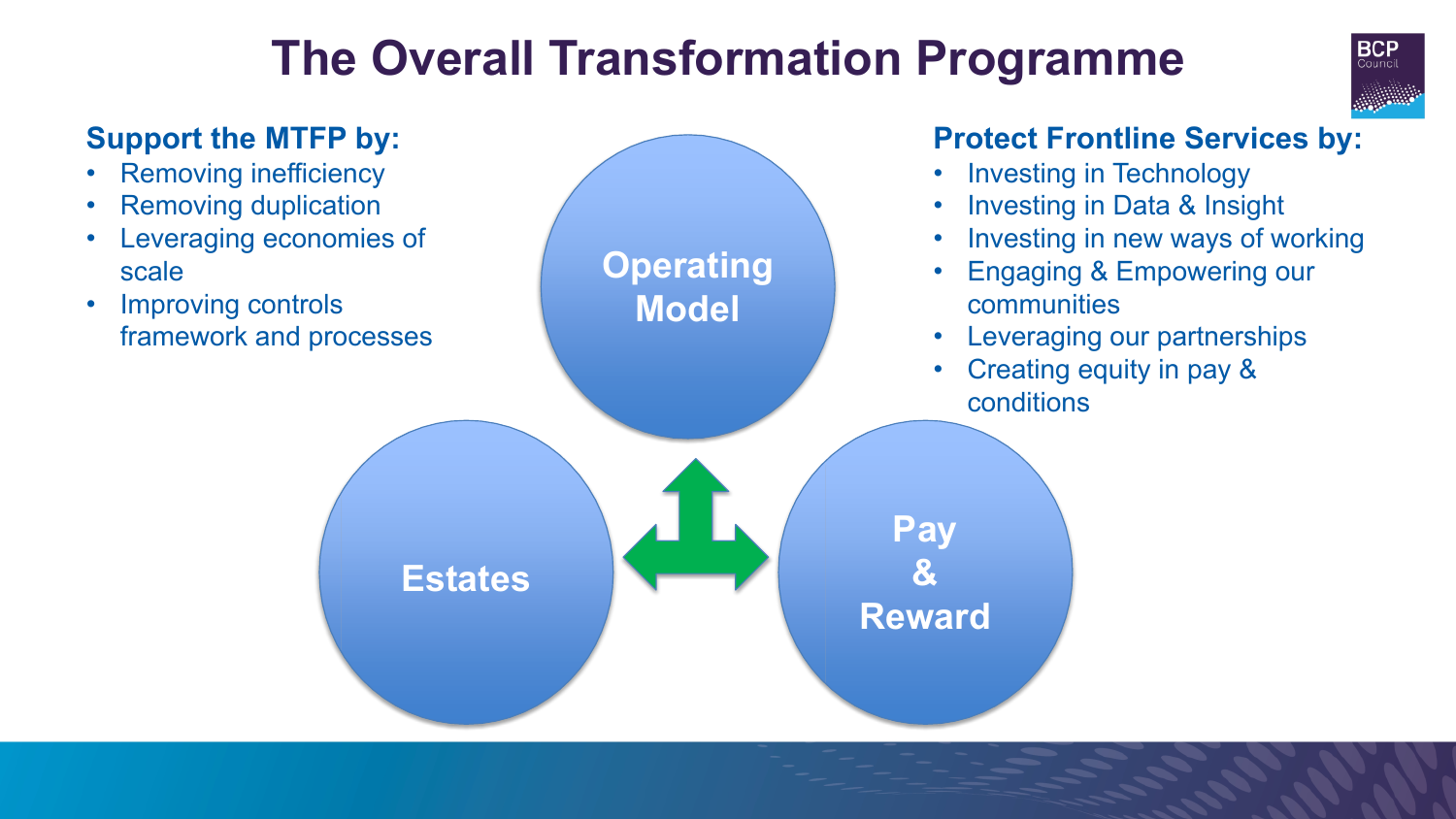### **High Level RAG Status for the Programme**



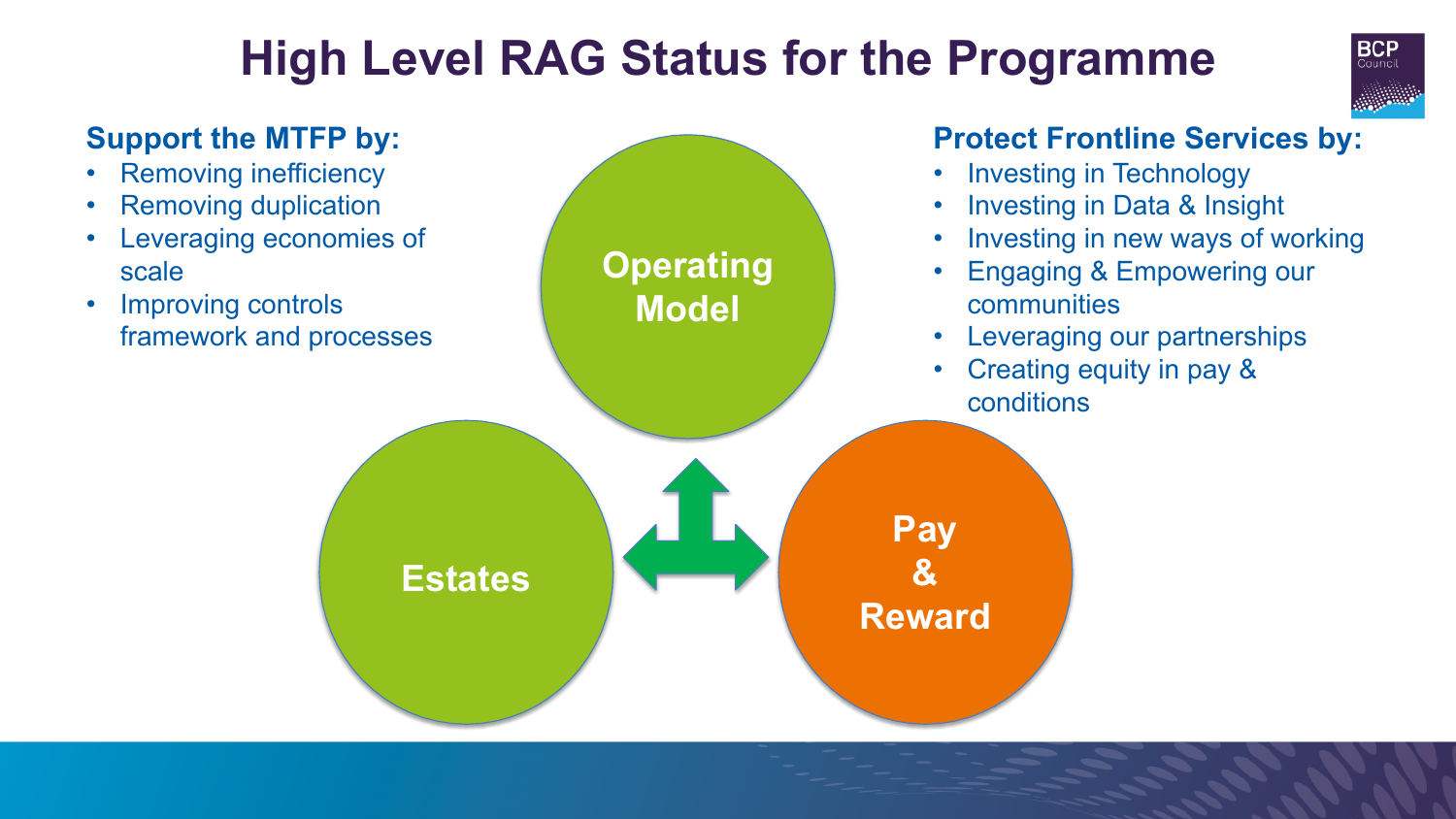## **Organisational Design & Operating Model**

- What have we done
	- Full mobilisation of the programme with KPMG/Agilisys and Microsoft
	- Detailed Discovery and Design of all workstreams within the programme
- What are we doing now
	- Beginning to construct all of the new technology/data/process
	- First phase of Service Redesign with Housing and Environment to redesign core processes and integrate them into the emerging technology/data/process environment
	- Implementing the Third Party Spend programme to deliver MTFP savings
	- Planning the delivery of the benefits realisation method and process to support the MTFP
- Key Milestones to come
	- Finance and HR systems/process "Go Live" Q1 2023/24
	- Customer Management systems/processes "Go Live" Q1 2023/24
	- Data & Insight and Commissioning & Procurement CoE's established Q4 2022/23
	- FTE Benefits Realisation Q2 2022/23 and Q4 2023/24 to support MTFP





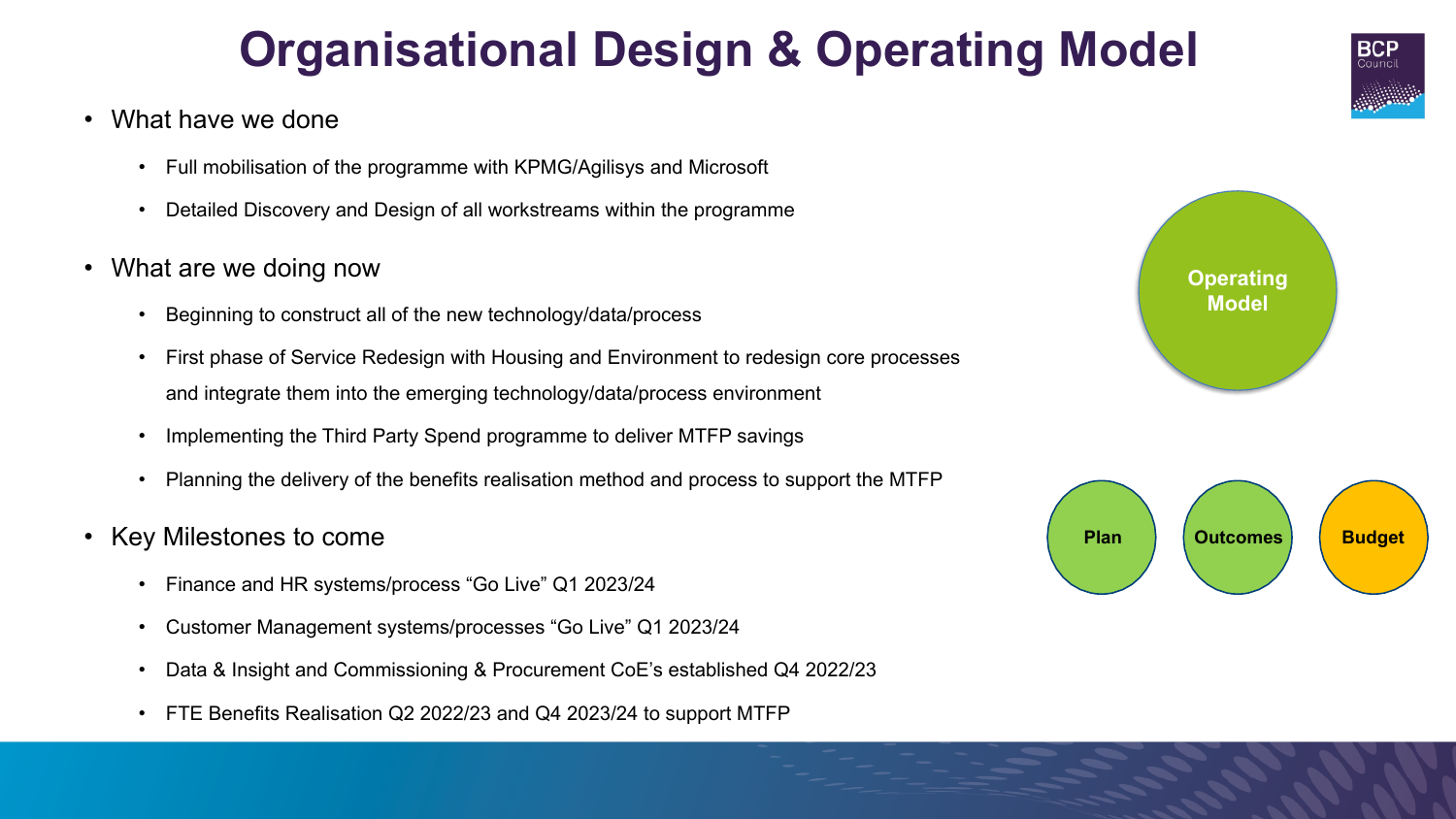### **Estates & Accommodation**

- What have we done
	- Finished the refurbishment of BCP Civic Centre Extension and Annexe
	- Relocated staff from Poole Civic, Christchurch Civic and Newfields into the BCP Civic Centre
	- Closed the Christchurch Civic offices
	- Opened the Christchurch Library and Customer Services Hub
	- Fitted out the interim Coroners Court in BCP Civic Centre Annexe
- What are we doing now
	- Refurbishing the Old Town Hall area of the BCP Civic Centre
	- Preparing to decommission Poole Civic Centre
	- Completing the Poole Dolphin Centre Library and Customer Services Hub
	- Developing the scope for phase 2 of the Estates & Accommodation Programme
- Key milestones to come
	- Poole Dolphin Centre Library and Customer Services Hub opening Q3 2022/23
	- Old Town Hall element of the BCP Civic Centre opening Q3 2022/23
	- Civic Rooms within the BCP Civic Centre Q4 2022/23





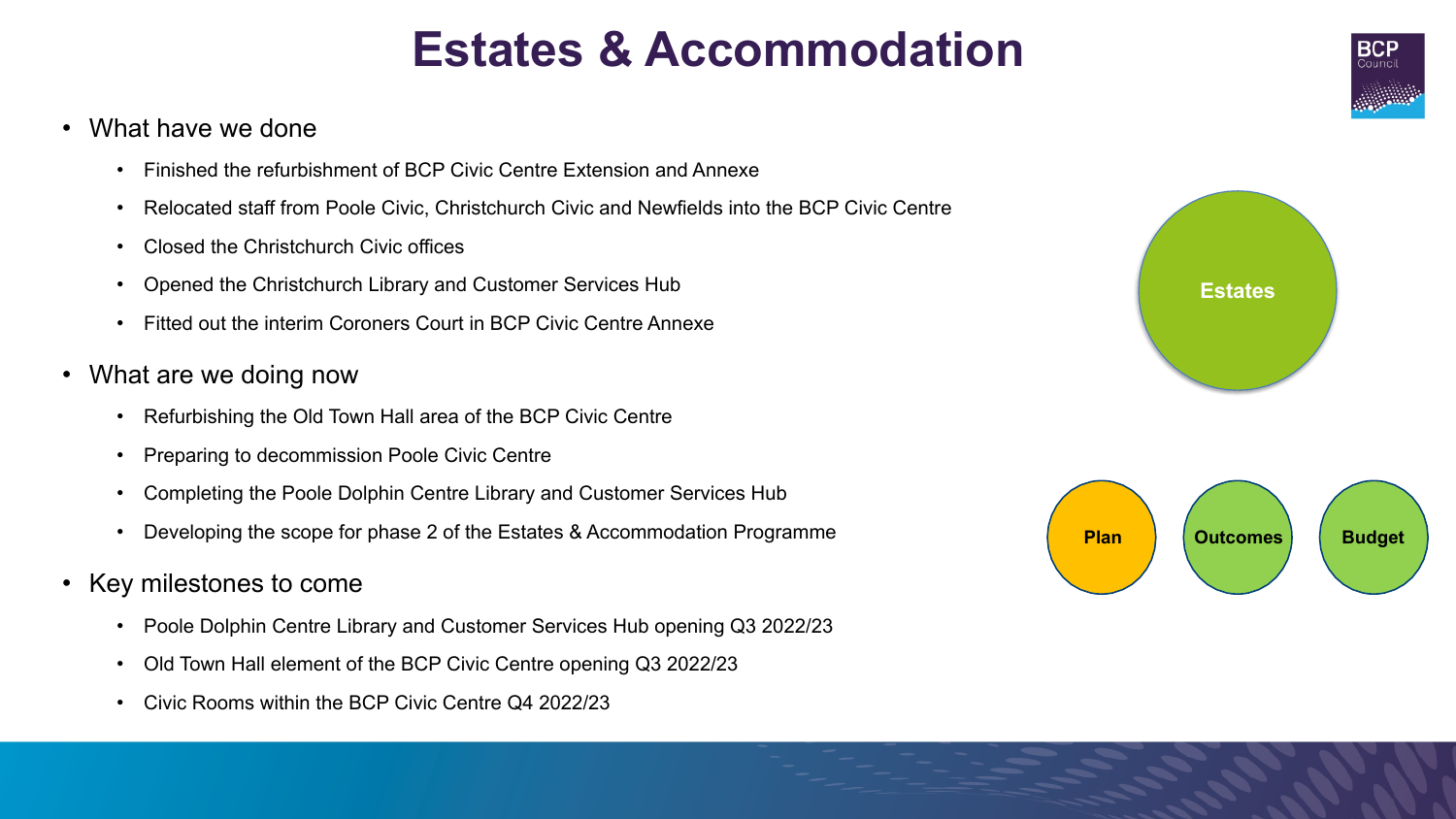## **Pay & Reward**

### • What have we done

- Developed c500 common role profiles from c2800 unique Job Descriptions
- Worked with all services on consequences of implementation options for the programme
- Undertaken extensive negotiations with Trade Unions, incorporating their views into the modelliing of consequences for the organisation and the MTFP
- Deferred the implementation timeline for the programme within the context of the Budget and MTFP agreed by Cabinet and Council in February 2022
- What are we doing now
	- Reviewing options for keeping the programme relevant and effective while paused for a later implementation
	- Reviewing "stranded" pay issues across the organisation and considering options for short term resolutions
- Key Milestones to come
	- Agree consultation and ballot process with Trade Unions in Q2/3 2023/24
	- Implementation of Pay and Reward in Q1 2024/25





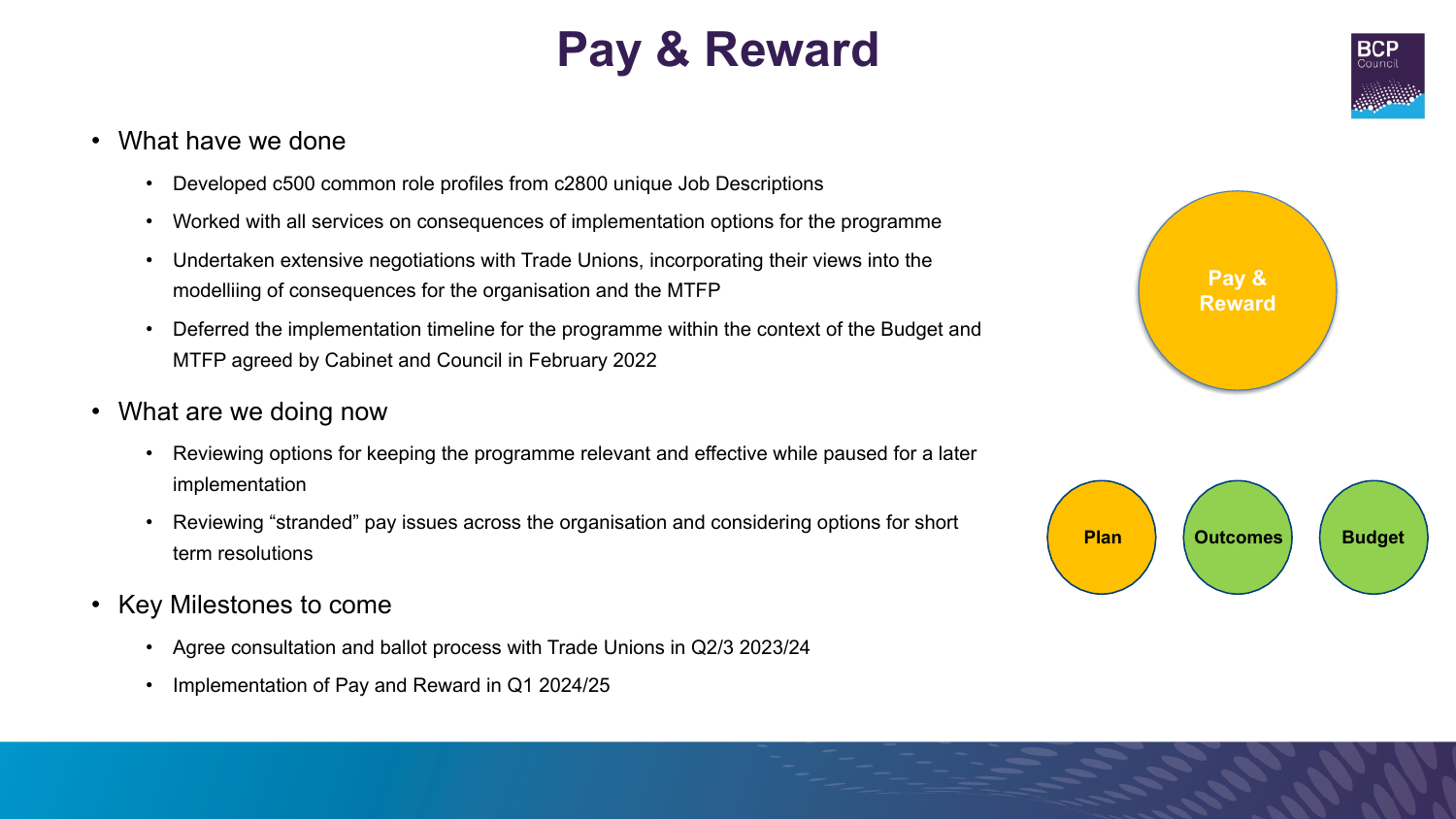### **Transformation Programme Governance**

**BCP** Council

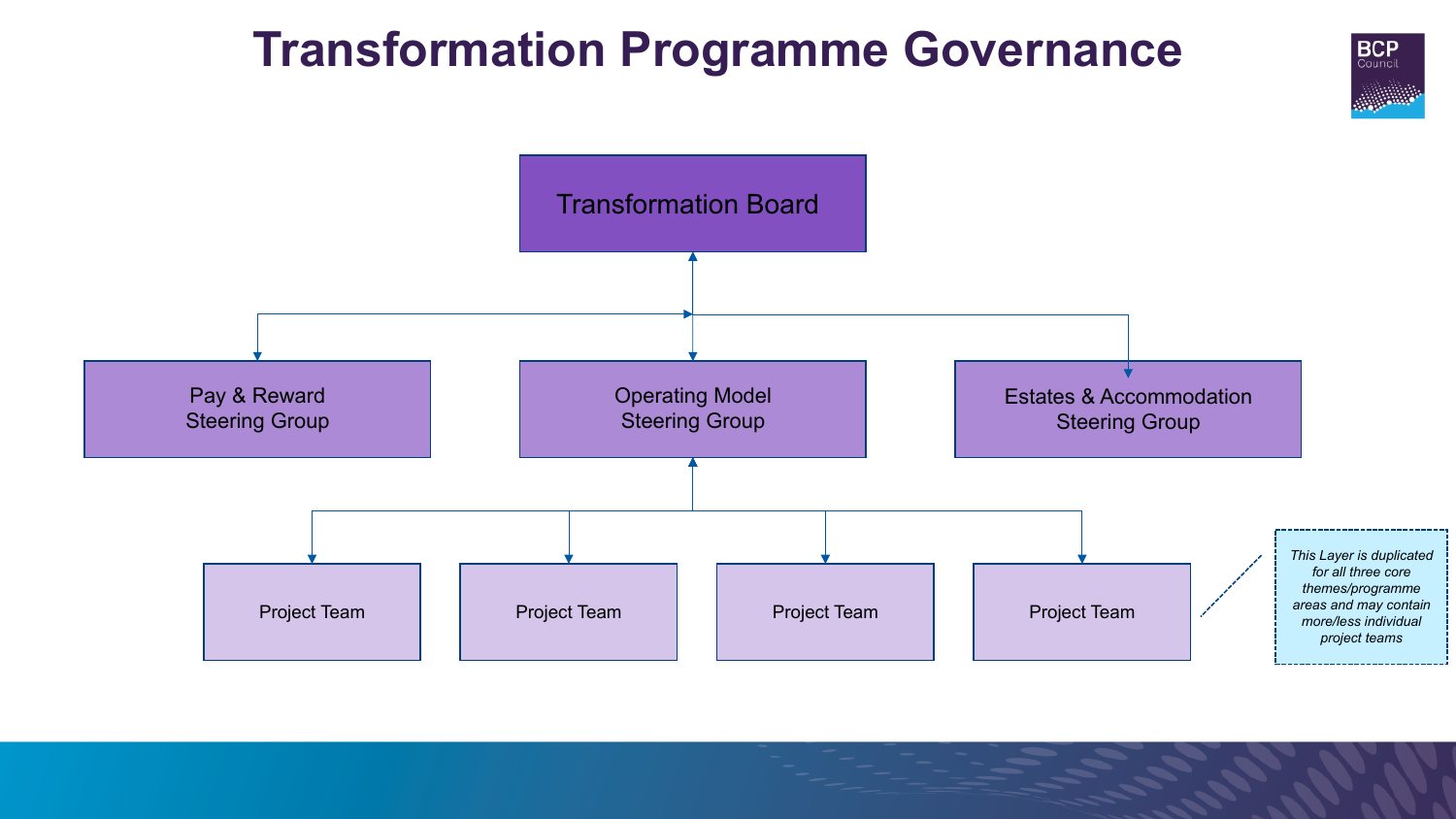### **Transformation Programme Governance**

R\_069 Operational

R\_072

Impact on work due to potenti to the  $BCP$ 

**BCP Council Transformation Programme** 



### • Transformation Board

- Responsible for all elements of the Council's Transformation Programme
- CMB + specific senior officers relevant to the programme
- Delegations from Cabinet/council to this group
- $\,$  Monthly integrated Highlight Reporting for progress and exceptions  $\,$   $_{\tiny\rm{perational}}$
- Programme Steering Groups
	- R\_071 Technological • Responsible for their specific theme within the council's Transformation Programme
	- Directly manage all workstreams within their theme
	- R 073 Operational workstreams, ensuring that they are effectively managed and integrated at epotential for other initiatives to in timescales f • Responsible for Risk and Issue management within individual a theme level
	- R\_074 People  $Lack of  $c$$ resources impacting data migration • Responsible for ensuring strong engagement and necessary alignment across themes and workstreams within the whole Council Transformation Programme
	- Weekly integrated Highlight Reporting for progress and exceptions
- Project Teams
	- Responsible for developing project plans, resource management and identification of project specific risks, issues and activities
	- Responsible for managing project level costs and budgets
	- Reporting weekly into Steering Groups

|                                                                                                                   |                                                                                                                     |                                                                                                                              |               |                                             |                                                |                                               | LERESE LARGE IA MEL SIVES                                                                                                                                                                                                                                                                                                                                                                                                                                                                                                                                                                                                                                                                                                                                 | <b><i><u>College College</u></i></b>                               |                                                                            |                 |
|-------------------------------------------------------------------------------------------------------------------|---------------------------------------------------------------------------------------------------------------------|------------------------------------------------------------------------------------------------------------------------------|---------------|---------------------------------------------|------------------------------------------------|-----------------------------------------------|-----------------------------------------------------------------------------------------------------------------------------------------------------------------------------------------------------------------------------------------------------------------------------------------------------------------------------------------------------------------------------------------------------------------------------------------------------------------------------------------------------------------------------------------------------------------------------------------------------------------------------------------------------------------------------------------------------------------------------------------------------------|--------------------------------------------------------------------|----------------------------------------------------------------------------|-----------------|
|                                                                                                                   |                                                                                                                     |                                                                                                                              |               |                                             |                                                |                                               | Overall Progress of the Transformation Programme                                                                                                                                                                                                                                                                                                                                                                                                                                                                                                                                                                                                                                                                                                          |                                                                    |                                                                            |                 |
| Key stakeholder<br>availability impacting<br>quality of outputs                                                   |                                                                                                                     | 21/10/202Workstrea<br>$\mathbf{1}$<br>m                                                                                      | Dan<br>Saul   | Service Redesign<br>- Enabling<br>Functions | Service<br>Redesign -<br>Enabling<br>Functions | Mi<br>Sι<br>ur<br>W<br>qu<br>ar<br>Sι         | Estates and Accommodation team are continuing to support colleagues as they are transition to the BCP Chic<br>Centre. SIP workstreams are continuing to progress at pace, with DWPP for business Support being presented to<br>Transformation Board on 10th May.<br>The overall RAG status for the programme is 'Green'.<br>- Where and how we werk<br>Workstream progress achieved and next steps<br>Estates and Accommodation (MRUP) - updated 5 May 2022                                                                                                                                                                                                                                                                                               | <b>LAG</b>                                                         | detail<br><b>isiness</b><br>ders.<br>th Mike<br>cifically<br>urrent<br>due | ln.<br>Progress |
| Key stakeholder<br>availability impacting<br>quality of outputs                                                   |                                                                                                                     | 11/05/202Workstrea<br>m                                                                                                      | Matt<br>Deane | Procurement and<br>Commissioning Commissio  | Procuremen <sup>'</sup><br>tand<br>ning        | Je<br>'ur<br>wł<br>th <sub>'</sub><br>sp      | BCP Civic Centre - Annex - Coronors Court successfully established on ground floor. Resources service zane<br>on 1 <sup>et</sup> floor. Member meeting room being set up on 1 <sup>et</sup> floor.<br>BCP Civic Centre - Extension - Transition into Extension complete. Tensce calli to open mid May.<br>BCP Civic Centre - Town Hall Soors 1-6 (non civic space) Remodeling works underway. Build programme<br>drafted - hoping to release floors 4 (for storage) and floor 3 for meeting rooms alread of Floors 1 and 2.<br>BCP Chile Centre - West Wing - Cabinet report approved in November. Phase 1 detailed design work has<br>commenced. Further fassibility work to be undertaken for Phase 2 (significant structural works). Need to apply for |                                                                    | t would<br>Need to<br>iakes the<br>$\Omega$                                | In.<br>Progress |
| Lack of systems<br>integration<br>documentation                                                                   | 44450                                                                                                               | Workstrea Funmi<br>m                                                                                                         | Oni           | Finance                                     | Finance sy                                     | Int<br>ca                                     | planning permission for Council Chamber works.<br>Poole Civic Space - Coroners/ Poole Mayoral space - Cabinet report approved in October Cabinet. Waiting for<br>autoome of FuturePlaces options appraisal. ON HOLD<br>BCP Council Hub and Library (Poole) - Library closed and building works commenced - build works due to                                                                                                                                                                                                                                                                                                                                                                                                                             |                                                                    | y should<br>design<br>scalation to                                         | New             |
| mpact on work package<br>lue to potential changes <sub>44450</sub><br>to the BCP category<br>management structure |                                                                                                                     | Workstrea Funmi<br>m                                                                                                         | Oni           | Finance                                     | Finance de                                     | CI<br>cu<br>to<br>m:<br>Pr<br>Cα<br>Th<br>tin | complete and June. Library to reopen and August.<br>BCP Council Hub and Library (Christchurch) - complete<br>BCP Council Hub and Library (Bournemouth) - Initial design meetings have started<br>Communications: key messages and calls to action on Estates and Accommodation Project (RG)<br>. Filming for welcome video for BCP Council Clvic Centre underway.<br>Cycling - camplete<br>Driving/parking - complete<br>Meeting rooms - pending final sign off<br>Main video - pending final sign off                                                                                                                                                                                                                                                    |                                                                    | ith the<br>stream to<br>changes                                            | New             |
| the potential for other<br>initiatives to impact on<br>timescales for data<br>migration.                          |                                                                                                                     | Workstrea<br>m                                                                                                               | Amanda<br>Coe | Mosaic<br>Workstream categories             | Mosaic                                         | TI<br>in                                      | Regular comms continue on progress of BCP Council Civic Centre and Customer Hub and Libraries.<br>the timescale for data<br>Amanda the Data Migration<br>12<br>3<br>$\Delta$<br>migration and could lead to<br>Coe Programme Board and<br>₿Ċ₽                                                                                                                                                                                                                                                                                                                                                                                                                                                                                                             |                                                                    | tion of<br>tives via<br>ata migration is                                   | <b>New</b>      |
| Lack of council<br>resources impacting<br>data migration                                                          |                                                                                                                     | <b>COMMUNITY AND</b><br>HR<br><b>PARTMERSHIPS</b><br><b><i>PROCURMENT AND</i></b><br><b>CUSTOMER</b><br><b>COMMISSIONING</b> |               |                                             |                                                |                                               | Functional workstreams will design and implement the operating<br>model for a core function of BCP Council.<br>Core functional workstream projects follow the Powered phases set                                                                                                                                                                                                                                                                                                                                                                                                                                                                                                                                                                          | he allocation of<br>s to prioritise<br>ation via Data<br>Programme |                                                                            | New             |
|                                                                                                                   | DATA AND INSIGHT<br><b><i>FINANCE</i></b><br><b>TECHNOLOGY</b><br><b>CHANGE MANAGEMENT</b><br><b>COMMUNICATIONS</b> |                                                                                                                              |               |                                             |                                                |                                               | out on the following page.                                                                                                                                                                                                                                                                                                                                                                                                                                                                                                                                                                                                                                                                                                                                |                                                                    |                                                                            |                 |
|                                                                                                                   |                                                                                                                     |                                                                                                                              |               |                                             |                                                |                                               | Enabling workstreams support and guide the change taking place<br>within the functional workstreams.                                                                                                                                                                                                                                                                                                                                                                                                                                                                                                                                                                                                                                                      |                                                                    |                                                                            |                 |
|                                                                                                                   |                                                                                                                     |                                                                                                                              |               |                                             |                                                |                                               |                                                                                                                                                                                                                                                                                                                                                                                                                                                                                                                                                                                                                                                                                                                                                           |                                                                    |                                                                            |                 |
|                                                                                                                   | <b>SERVICE REDESIGN</b>                                                                                             |                                                                                                                              |               |                                             |                                                |                                               | The Service Redesign workstream is the link between the<br>directorates and the functional / enabling workstreams.                                                                                                                                                                                                                                                                                                                                                                                                                                                                                                                                                                                                                                        |                                                                    |                                                                            |                 |